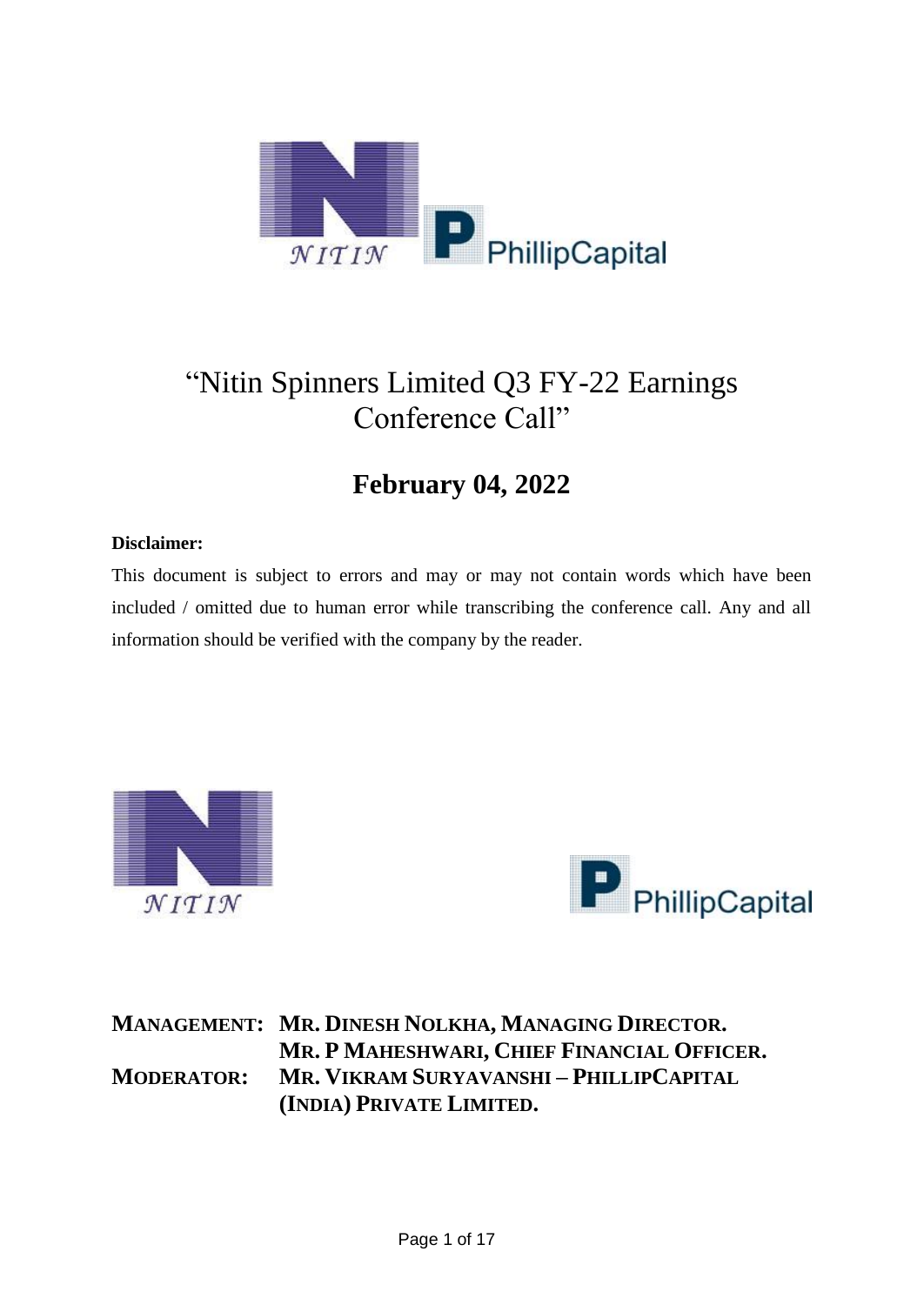

**Moderator:** Ladies and gentlemen, good day and welcome to the Nitin Spinners Limited 3Q FY22 Earnings Conference Call hosted by PhillipCapital (India) Private Limited. This conference call may contain forward looking statements about the company which are based on the beliefs, opinions and expectations of the company, as on date of this call. These statements are not guarantees of future performance and involve risks and uncertainties that are difficult to predict. As a reminder, all participant lines will be in listen only mode. There will be an opportunity for you to ask questions after the presentation concludes. Should you need assistance during the conference call please signal an operator by pressing "\*" then "0" on your touchtone phone. Please note that this conference is being recorded. I now hand the conference over to Mr. Vikram Suryavanshi from PhillipCapital (India) Private Limited. Thank you and over to you sir.

**Vikram Suryavanshi:** Good afternoon and very warm welcome to everyone. Thank you for being on the call of Nitin Spinners Limited. We are happy to have the management with us here today for question andanswer-session with the investment community. Management is represented by Mr. Dinesh Nolkha, Managing Director and Mr. P Maheshwari, Chief Financial Officer. Before we get started with the question-and-answer session, we'll have some opening comments from the management. I will hand over the call to Mr. Dinesh Nolkha, for opening comments. Over to you sir.

**Dinesh Nolkha:** Thank you Mr. Vikram. Good afternoon and a warm welcome to all our investors, stakeholders, intermediaries and participants in this investor and analyst meets post our Q3 results. I hope you had a chance to look at our investor presentation that is uploaded on the company's website as well as on the stock exchanges. As you all know we are a leading manufacturer of cotton yarn, blended yarn , Knitted fabrics and woven fabrics. And we have a cutting edge technology for manufacturing of all our products. our company is driven by continuous investments in latest technology. I would like to share in detail about our company's latest expansion plans, which were announced at the end of the calendar year 2021. We are strategically enhancing our capacity across all segments that is, in our spinning, knitting and woven fabric business to meet the increasing market demands. In this expansion, we're also increasing our blended yarn production capacity. This expansion should take place at our existing two locations, which we have in Rajasthan. The total cost of the project will be around 950, crores and will be funded by the term debt and the internal accruals.

> From this expansion, we aim to capture the benefit of growing market opportunity in international and domestic markets and strengthen company's position in the various products including the widening of our existing product portfolio. This project shall be eligible for the interest subsidy and other benefits under Rajasthan Investment Promotion Scheme. Nitin Spinners as you all know is a company having distinctly differentiated brand image and is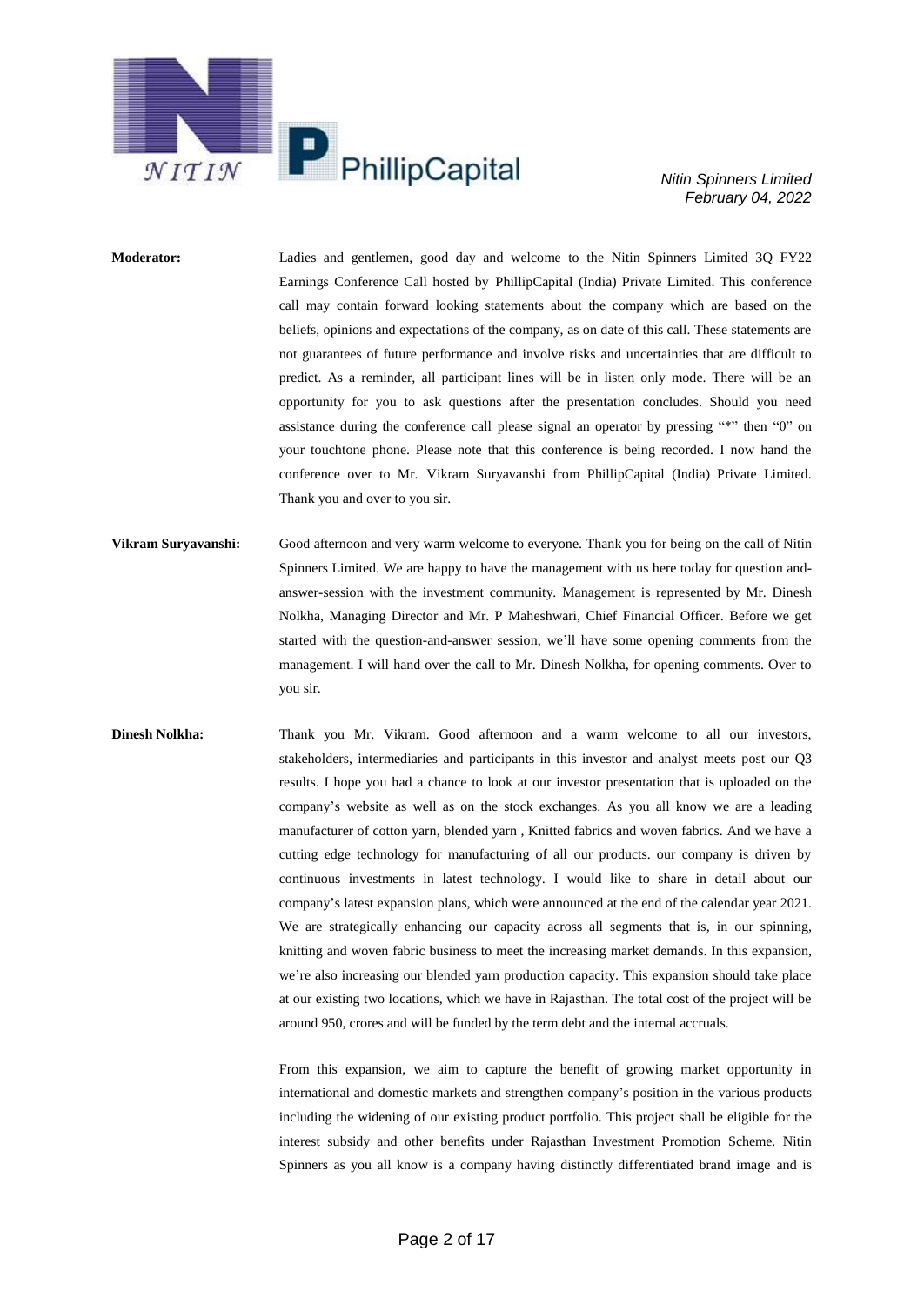

known for long standing customer relationships and globally accepted quality standards. The Effort for developing value added products has led to value creation for our customers as well as that has made us a preferred supplier to all of them. Regarding the market situation, I would like to share a few details that market situation remains quite encouraging and there is a strong demand in place as China+1 strategy is playing out along with other factors like government support and others. We endeavor to maintain the top line growth momentum by optimizing our capacity utilization and continue to add value added products and use of sustainable fibers. And as I explained, adding the various capacities and de-bottlenecking our various plants and others. That is all from my side. I will now hand over the call to Mr Maheshwari who is our Chief Financial Officer to give you the operating financial highlights for Q3 and nine months of this financial year.

## **P Maheshwari:** Thank you sir. Good afternoon everyone and thank you all for joining the call. I would like to share operational and financial highlights for the quarter ended  $31<sup>st</sup>$  December 2021.

The revenues for Q3 FY22 increased to Rs.705 crore from 467 crores in Q3 FY21 that is an increase of 51% on Y-o-Y basis . Nine months revenue stood at Rs. 1,923 crores as compared to Rs. 1,113 crores in nine months FY21 that is registering a growth of 73% on year-on-year basis. This is our highest ever revenue for the quarter and cumulative revenue for nine months is higher than any of our full year revenue. Apart from operational efficiencies and value added products, increased selling rate due to higher raw material prices also resulted in higher revenue.

EBITDA for the quarter stood at 178 crores as compared to Rs.74 crores in Q3 FY21 that is increase of 140% on year-on-year basis. For nine months FY22 EBITDA stood at 484 crores as against 153 crores in nine month FY21. EBITDA margin for the quarter is 25.3% as against margin of 15.9% last year same quarter. The growth in international demand coupled with operational efficiencies and value added products resulted in better margins. The reported PAT is 93 crores as against 23 crores in Q3 FY21 that is 301% growth on year-on-year basis. On year to date basis, PAT was Rs.241 crores against Rs.26 crores in 9M FY21. EPS and cash EPS for the quarter was Rs. 16.59 and Rs.20.47 respectively.

During the quarter, we produced 18,087 metric tonnes of yarn as against 17,733 metric tonnes of yarn last year same quarter and out of that about 22% yarn is captively consumed for knitted fabric and woven fabric division. During Q3 FY22, we produced knitted fabrics to the tune of 1,715 metric tonnes, while it was 2,021 metric tonne for the same period last year. Woven fabric production for the quarter was 69.79 lakh meters against 70.5 lakh meters in Q3 FY21 whereas the finished fabric production was 59.29 lakh meters in the quarter as against 42.16 lakh meters in last year same quarter. We remain optimistic for the rest of the year with the outlook of strong demand going forward at domestic as well as global level and shall remain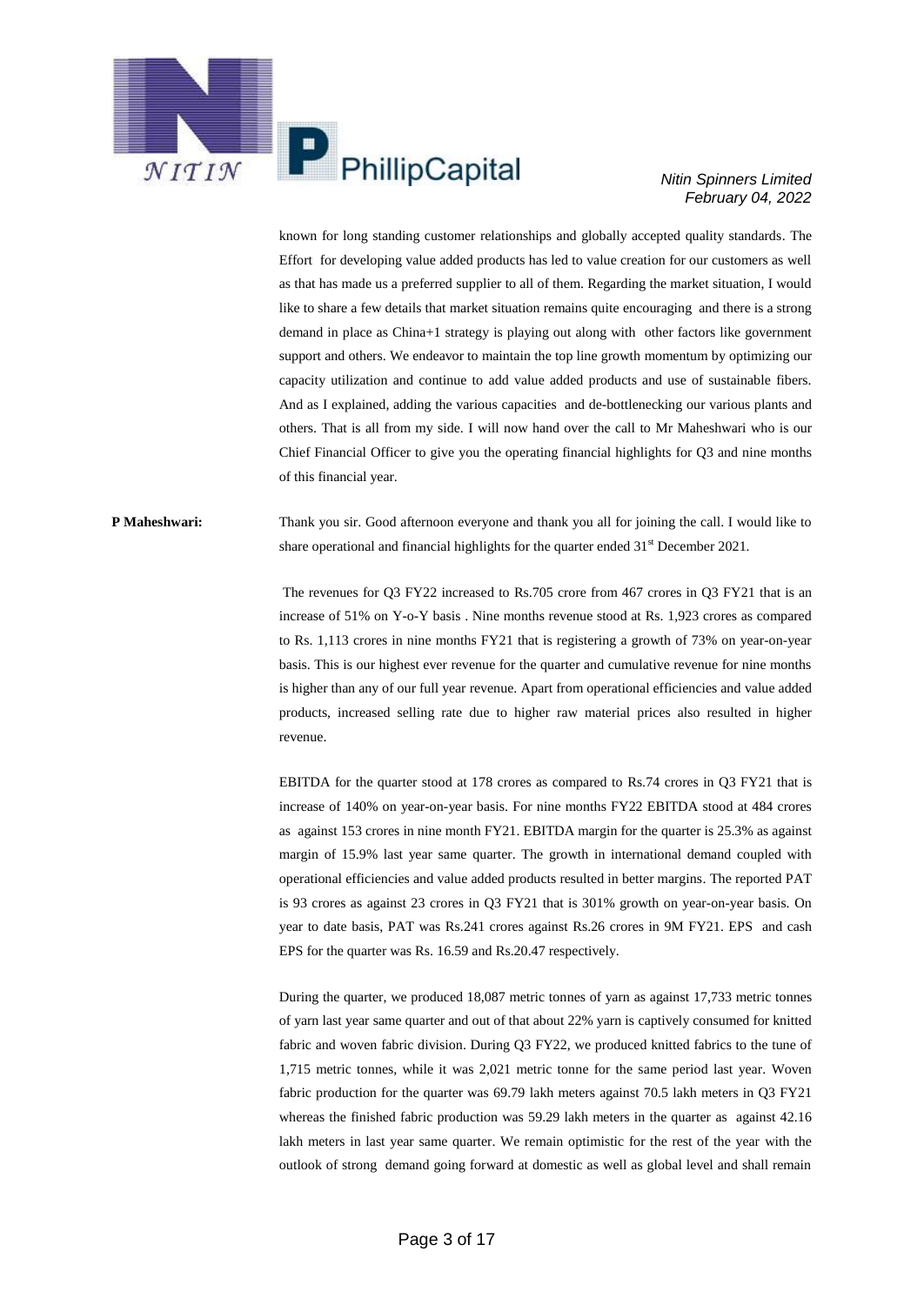

competitive and roll out additional capacity within the committed timeframe. Now, I open the floor for questions-and-answers.

**Moderator:** Thank you very much. We will now begin the question-and-answer session. The first question is from the line of Sanjay Shah from KSA Securities. Please go ahead.

**Sanjay Shah:** Sir, my question was regarding the capacity expansion what we have taken on the card, there is Rs. 950 crores can you elaborate on that, what will be the total interest outgo on that after considering subsidy from Rajasthan and what will be the debt after we have repaid the debt as we are repaying the debt every year since last and even this year we have paid. So, after that adding to this what will be the net debt after completion of this CAPEX and when this CAPEX will be completed, when we'll see the commercial operation of the expanded capacity?

**Dinesh Nolkha:** First of all regarding the debt part, which you have just now elaborated, So, total debt on the March 22 will be about Rs.525 crore , and we are expecting that this expansion project which we have undertaken , we should be able to complete by September of 2023. So, if we have to give the numbers of March 2024, out of existing loans we will be paying out about Rs.250 crore in next two years and we'll be adding around Rs.650 crore going forward.,so, Our total long term debt at that point of time will be in the range of about, l of Rs.900 crore, So, that will be our debt profile.

> And then second part was regarding the additional debt which we are taking we will be having at an interest in the range of around 7.5% . And we will be getting interest subsidy in the range of about 4.6% to 4.75% depending on the equipment's which are there. So, net debt cost to the company will be in the range of 2.75 to 3%.

- **Sanjay Shah:** So, long term debt will be 900, what will be the short-term requirement because if our capacity will go up, production will go up and we will need working capital also?
- **Dinesh Nolkha:** Yes. So, at this point of time at the end of this year, we are expecting that wewill have a short term debt of about 230-240 crores and in this project, in this capacity expansion which we have just invested 950 crores, we have already kept basically our capital equipment cost will be on capital and civil cost will be about Rs 850 crores and 100 crores will be for the margin money for working capital only. So, we are expecting that apart from this 230, 240 crores we should be adding another 150 crore to our debt. So, around 400 crores of debt we are expecting to have by the end of 2024 for the short term.

**Sanjay Shah:** And net will be 1,300 crores?

**Dinesh Nolkha:** Yes.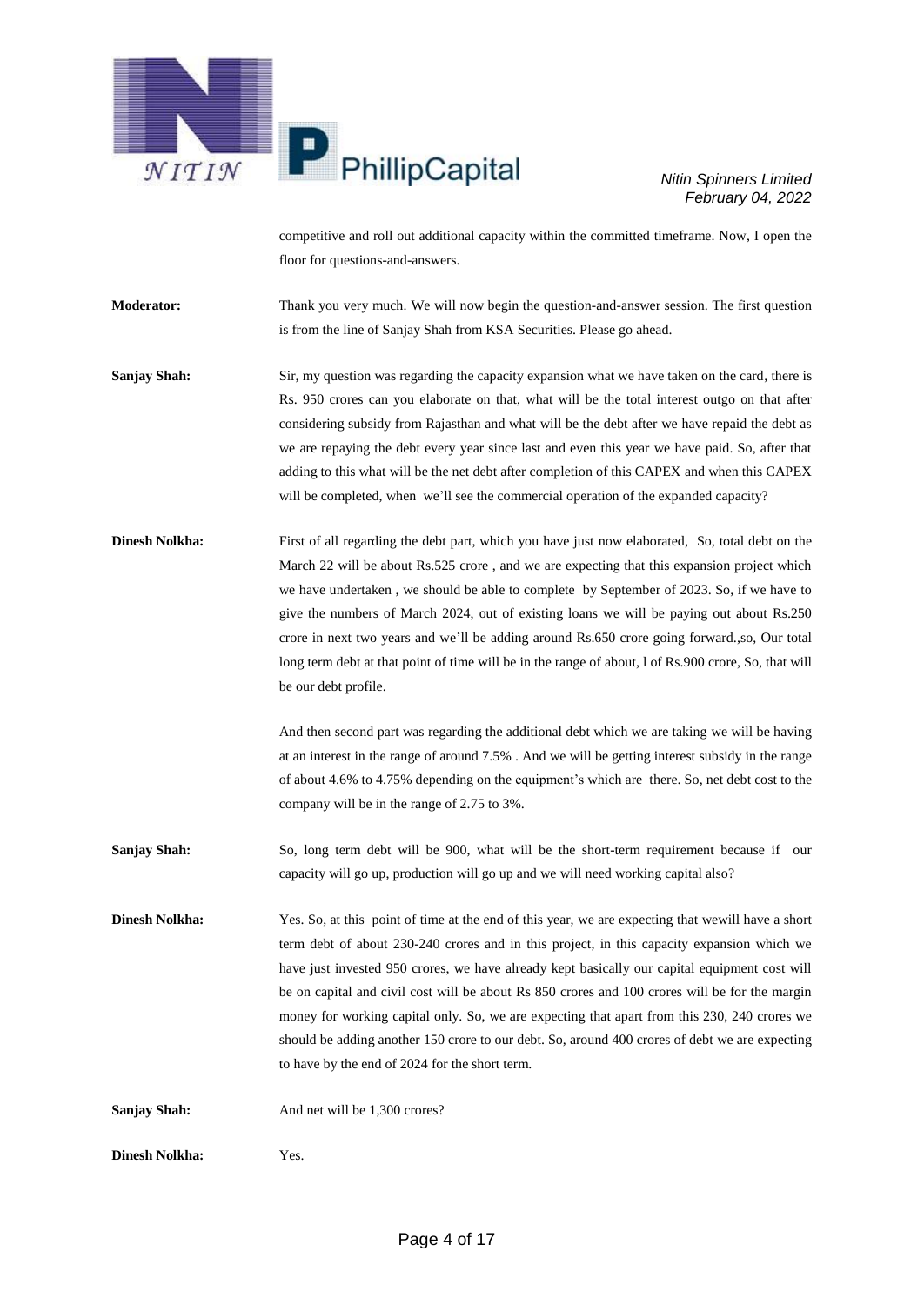

**Sanjay Shah:** Out of that additional debt of 950 will be around at 2.75 and balance will be at around current level of around 8%, 9%?

**Dinesh Nolkha:** Yes, around 8% you can say, it depends on the kind, if it's export then it is slightly less. So, you can consider at 8% in an increasing interest rate regime we can consider easily 8%.

**Sanjay Shah:** My second question was regarding, that , I would like to have your opinion regarding rationale of increasing this capacity to this level, because we are increasing our yarn capacity by 46% vis-à-vis our knitted and woven around 20%, 30%. So, what will be the captive total percentage yarn we will be using plus what is the rational of going for such a large CAPEX when we see that cycle of yarn spinning is bit cyclical. And we have never seen this type of margin in last 15 years correct me if I'm wrong, and do you see that this will sustain long where we are anticipating and going for this massive expansion?

**Dinesh Nolkha:** First of all, this is in line with whatever capacities we have been adding in past, if you see we have always been adding the capacity in our spinning business to the tune of about 25%. So, that has been our strategy if you see our last 10 years, every three years in a span of about three to four years time we add about this level of capacity, as per our base capacity. So, this time the base is higher and that's why it is looking bit larger. However, I would like to also highlight here that there is a very strong demand of Indian yarn, .. We are having a very big market share. Also that pie is increasing because of various competition and different kinds of challenges. So that way we are having an advantage. If you see the total data coming out of country, still our exports in KGs term are more or less same as 2015-16. Whereas there is a larger opportunity available to us, further domestic market is also growing very well. So, we have to capitalize on that. Regarding your question on , why we are adding more only on spinning and not adding on knitting . You also need to understand that, we have better expertise in this area. So, we are practically having various and much wider product profile in this Spinning. We are adding spinning, the new capacity which we are adding, we are adding about the existing polyester cotton blended fiber spinning capacity which will, more than double rather I would say, that has been very well accepted in the market. So, we had also seen various opportunities and accordingly, we are adding this capacity. It is not just say that we need to add the capacity just for the sake of adding capacity, it is a very well thought out capacity addition wherein we are considering this additional products also in this expansion capacity.

> As far as our fabric and woven fabric business is concerned, in the woven fabric business. We are just nearly two years old aswe started the finished fabric two years ago and adding 35% capacity within the span of two years is a good enough we should move step by step and yes going forward, we are very optimistic about this business. And once we are very well established post COVID we could further go in for capacity addition on that part also.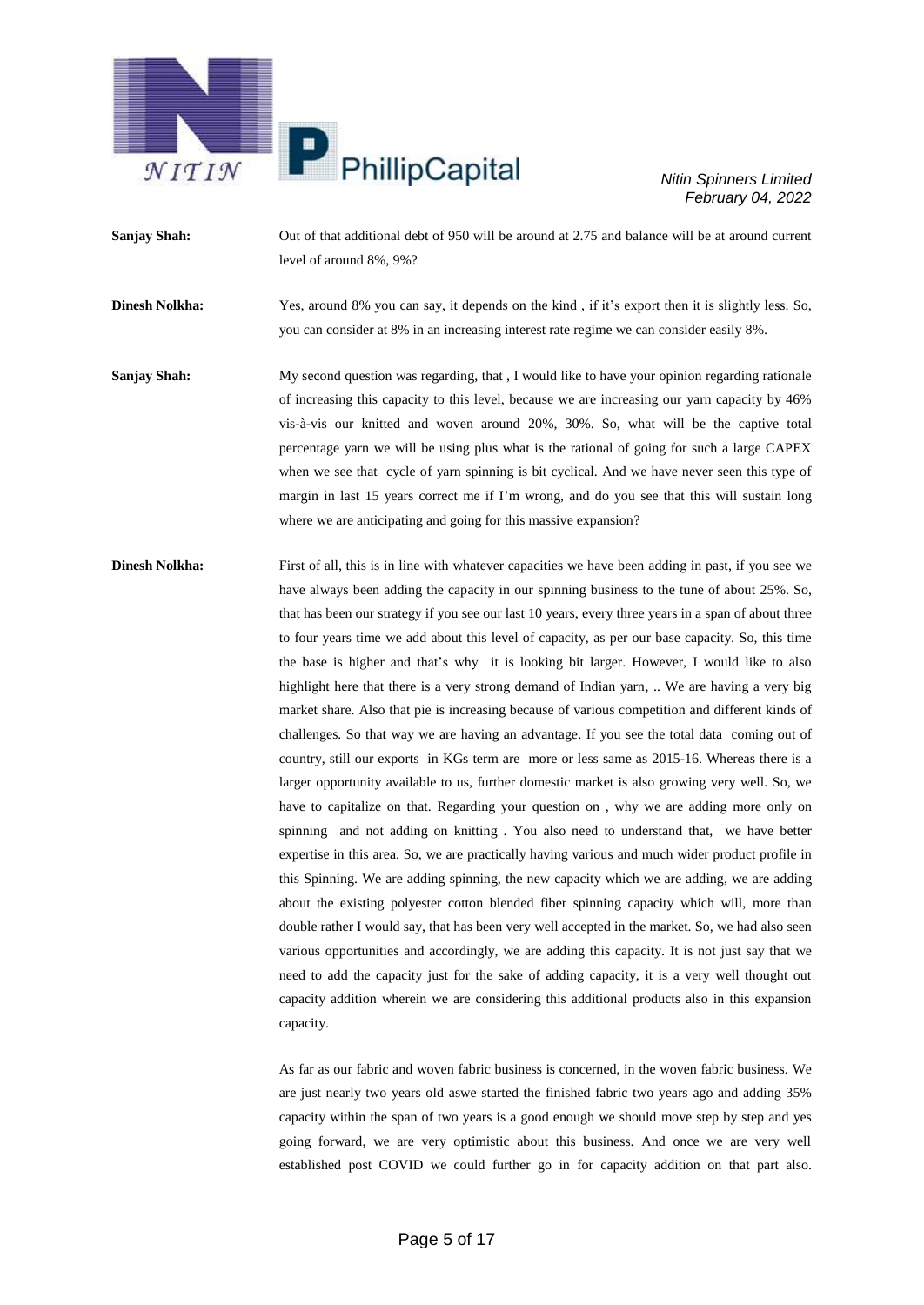

Regarding your question of how much will be our captive yarn. I can just tell you that, at the moment we're consuming about 22%, at full capacity levelsit will be about 24%. Post this expansion it will be about 21%- 22%.

**Sanjay Shah:** So, sir the thing what we understood from the industry at large, especially our user industry garments and all, they reiterated that they have never seen such a large spread in spinning and this garment manufacturers are bleeding on that side because of high prices of yarn. So, in that perspective, what is your view sir, how do you see that going ahead?

**Dinesh Nolkha:** Here as you rightly said in very initial part of the comments that this is a cyclical business and then cycles come and then prices go, demand comes and then again definitely come up. Here there is a major shift happening, we all need to understand and even our customers need to understand, there is a strategic shift happening in this, there is a huge demand coming in from the various competing countries who are manufacturing similar kind of products. Garments are also been made in various parts of the world. And accordingly we need to increase our prices. I would like to share with you that most of the domestic brands and retail chains which we have in India have already increased the prices of garments in the range of about 15%-20%. So, when this 15% to 20% increase is considered it more or less covers the complete cost of whatever additional spinning cost, spinning prices or yarn prices have been added, adequately covered up. Now, the important part is, that why this is not being done in the export market. Why it is not being done with the international brands, this is something which our garmenting friends can only answer, because I cannot answer on that part, they will have to look at that part. Also, we need to understand one more thing is that, with the same kind of yarn, which if you see the cost of yarn which has been given to our Indian garmenting friend, and also the cost of yarn which has been given to somebody in Bangladesh or in Vietnam or in Sri Lanka, or even in countries like Turkey and Egypt is definitely expensive and still they are doing well So you need to look at that part of the industry rather than looking at why spinning should reduce their margins or why spinning should not be doing well.

**Moderator:** Thank you. We have a question from line of Awanish Chandra from SMIFS. Please go ahead.

**Awanish Chandra:** Sir, Congratulations on this strong set of numbers .it was beyond ,most of the people's expectations.first thing first, this cotton price is rising and everybody knows that and I do understand that nobody can take a long term view on the cotton price it is a commodity, but sir at least before the start of next cotton season can you count any reason where you can see that cotton prices may go down to at least 10%, 15% any reason or this trend will be continued, I'm just talking from the short term perspective three, four months perspective.

**Dinesh Nolkha:** Thank you Awanish. To understand the reason is very clear that in India cotton crop is definitely lesser than last year. So, we have crop coming in India maybe in the range of about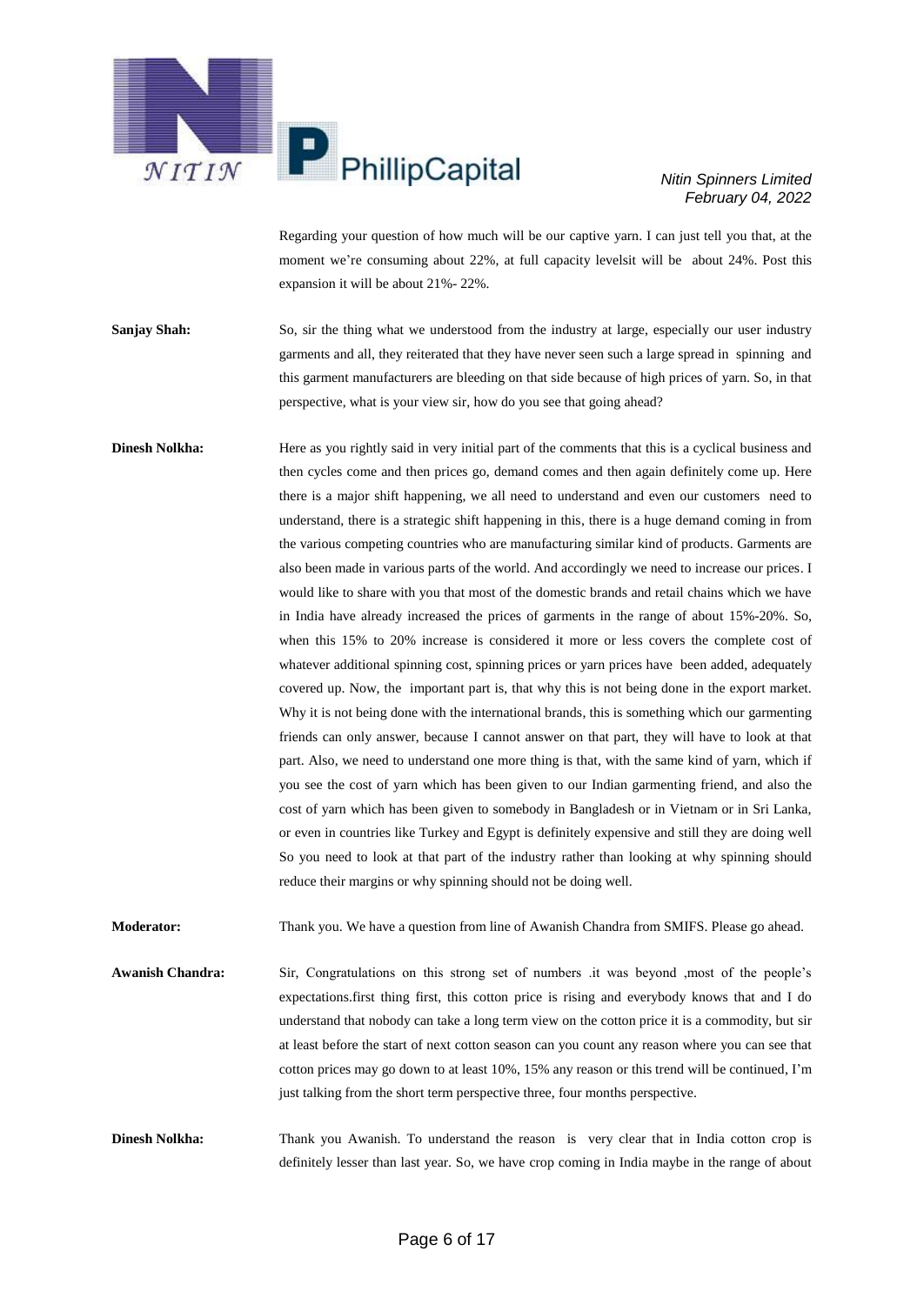

6% to 10%lesser . So, that is one part. Second part is, almost 100% of the spinning whatever capacity is available and some small capacity which is being added is also running at full capacity So, the cotton production is coming down and consumption going up, plus some exports which happened at the beginning of our cotton season that has actually resulted in sort of a imbalance in our cotton balance sheet of the current quarter, so this has actually resulted in increased prices and this was further aided by the global increasing cost which was also due to the supply chain issues, cotton not coming out from Australia, where the cotton is being produced. So, that also created a sort of increase, now till these are sorted out in the international arena, this will continue to remain higher. We have been in such a place like we are very near to our supply chain to Bangladesh as well as to Vietnam. So, whenever they have any issues and there will be demand for Indian cotton.. So that is why we are where Indian cotton prices and even the delta between imported cotton and the Indian cotton is also reduced. This was supported by the import duty which we have in India. So it is not imported in a large manner. All these issues putting together leads to a situation where the cotton prices are expected to remain higher, how much because this is a completely new territory, we cannot predict how far it goes. If the shortages, which is actually being predicted some, but some people have predicted that there will be a 10% lesser crop than the prices can definitely go. As far as when it is going to go, this may stabilize at these levels or maybe a few 3%, 4% less than this, that is always possible. But substantially prices coming down will only happen once we have a clarity about the next crop which will be coming around June.We will have idea about plantation in US, plantations in India, all this will be by June of 2022. So then only we'll know about exact how and why, how much prices will come down. Here one more thing I would like to add regarding prices. Please understand that there is a inflation trend all over the world or most of the commodities prices are increasing and this cotton is also a very large commodity and there is also a increasing trend in the cotton. There are speculative interest building up, flaring up the prices of cotton as well. So this may remain like this for some point of time, until unless speculative interest also comes down. So all this, they play out during the course of the events which we hope that it plays out in 2022 then only will come in.

**Awanish Chandra:** And from the yarn supply side now many company including you have enhanced CAPEX, and it looks like people are adding capacity, once their production starts, so do you think we will have any situation maybe down the line after one year or two year then again that we will face the same situation of higher supply side and that can lead to decrease in the spread?

**Dinesh Nolkha:** We need to understand that capacity which is building now is only 4% to 5% of our existing capacity. We have about 52 million spindles in India, out of which around 49, 50 is running at this point of time, and in any case we cannot add due to the capacity constraints of our machinery manufacture and also because of the commitment in exports, hence, we will not be able to add more than 2.5 million capacity every year moving forward for at least next two years. So, the consumption of countries also will be coming back very strongly once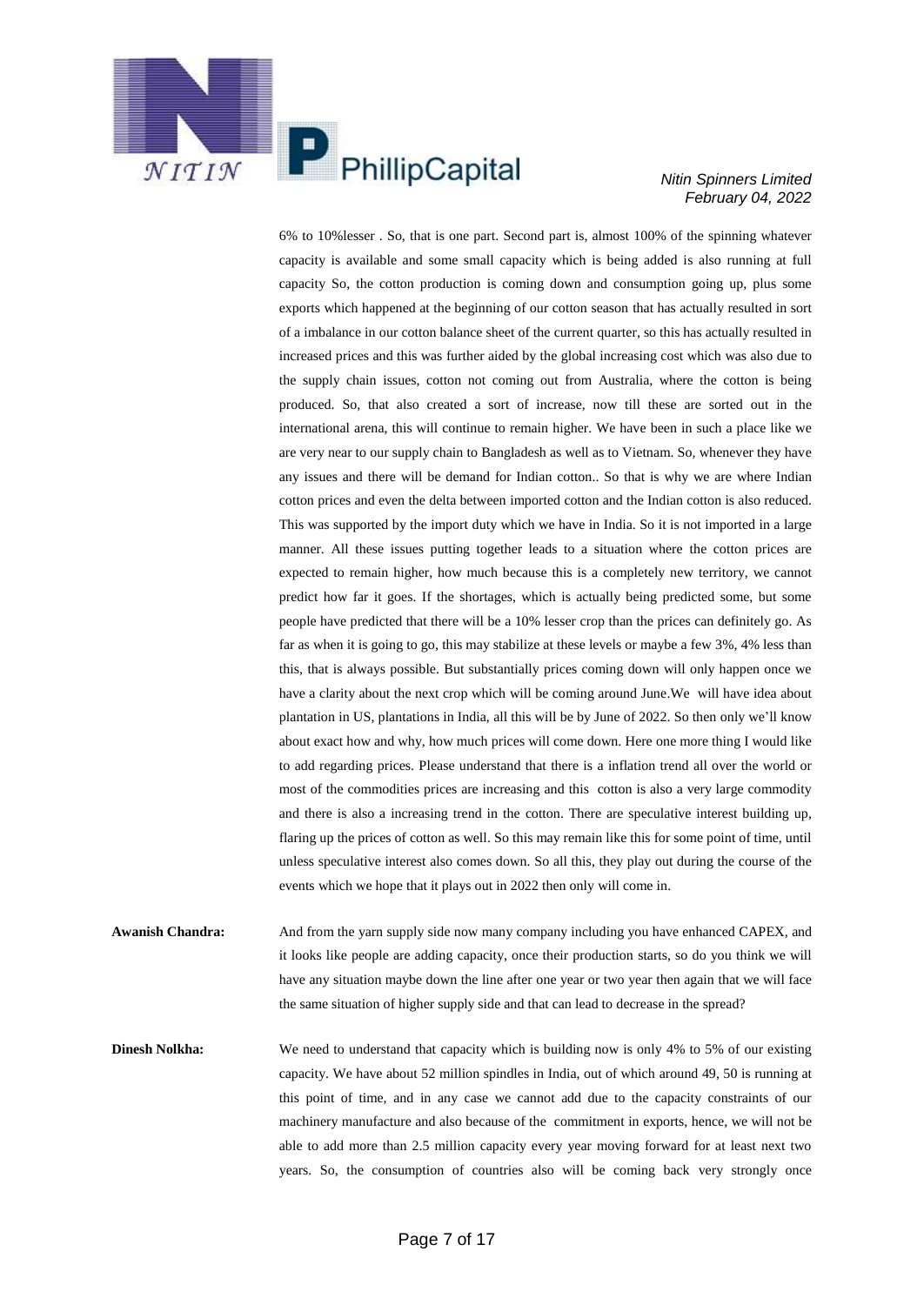

everything opens going forward in next one or two years or six month's time. So, then the demand will pick up in India as well. Plus exports when there is a strategic shift happening from China, various countries like .Bangladesh, Vietnam, Sri Lanka will have good demand of the yarns so they will be continuously buying. If it is difficult for us to establish a spinning mill for next two years, the same is the case with any part of the world as well. So, I do not think that this cycle which is there is going to be the same way what has happened in the past, it could be a completely different thing. As far as margins are concerned, yes they can vary, demand will still be there, demand is strong. So, margins can vary, demands will remain strong that is my opinion.

**Moderator:** Thank you. The next question is from the line of Prerna Jhunjhunwala from B&K Securities. Please go ahead.

- **Prerna Jhunjhunwala:** Sir, I wanted to understand the industry scenario from a competition point of view, so large players we understand are expanding capacities, what is happening at the market consolidation level at such high cotton prices, because the working capital requirements for very small players would now increase meaningfully so any color on that, is it still okay with them because the margins are still high and banks are ready to really fund them or is it giving an advantage towards there as well from that perspective as well?
- **Dinesh Nolkha:** Financially strong player does not have any problem they have access to funds and cheaper funds as well in present scenario, so that is not at all a problem. So, they can add or reduce their inventory as per need of the market. However, the smaller players definitely have a problem in hand, at this point of time they are running out with much lesser inventory and it is not easy to get funding. A smaller player to get the funding done for even a short term period for this increase in rates of cotton and others need a lot of time and they need to follow certain guidelines which the banks have put in. And also there comes in whosoever has also taken the restructuring path in the past after the COVID , ELCGS has also been taken by some of the players they are also facing this issue particularly. So definitely that gives an advantage to the large players, in a rising prices regime at least.
- **Prerna Jhunjhunwala:** Okay. And sir second question is largely on the knit fabric, there is a decline in your production and sales on a Y-o-Y basis. So any contraction in demand is what we're facing or any reason for that?
- **Dinesh Nolkha:** Actually last year post COVID knit fabric business was doing extremely well. It was running at 100% capacity, So, last year our capacity was running at 100% and knitted fabric capacity never runs at 100% it normally operates at about 75% to 80% depending on the fashion and other seasonal products. So, last year was aberration, and this year is a normalized year I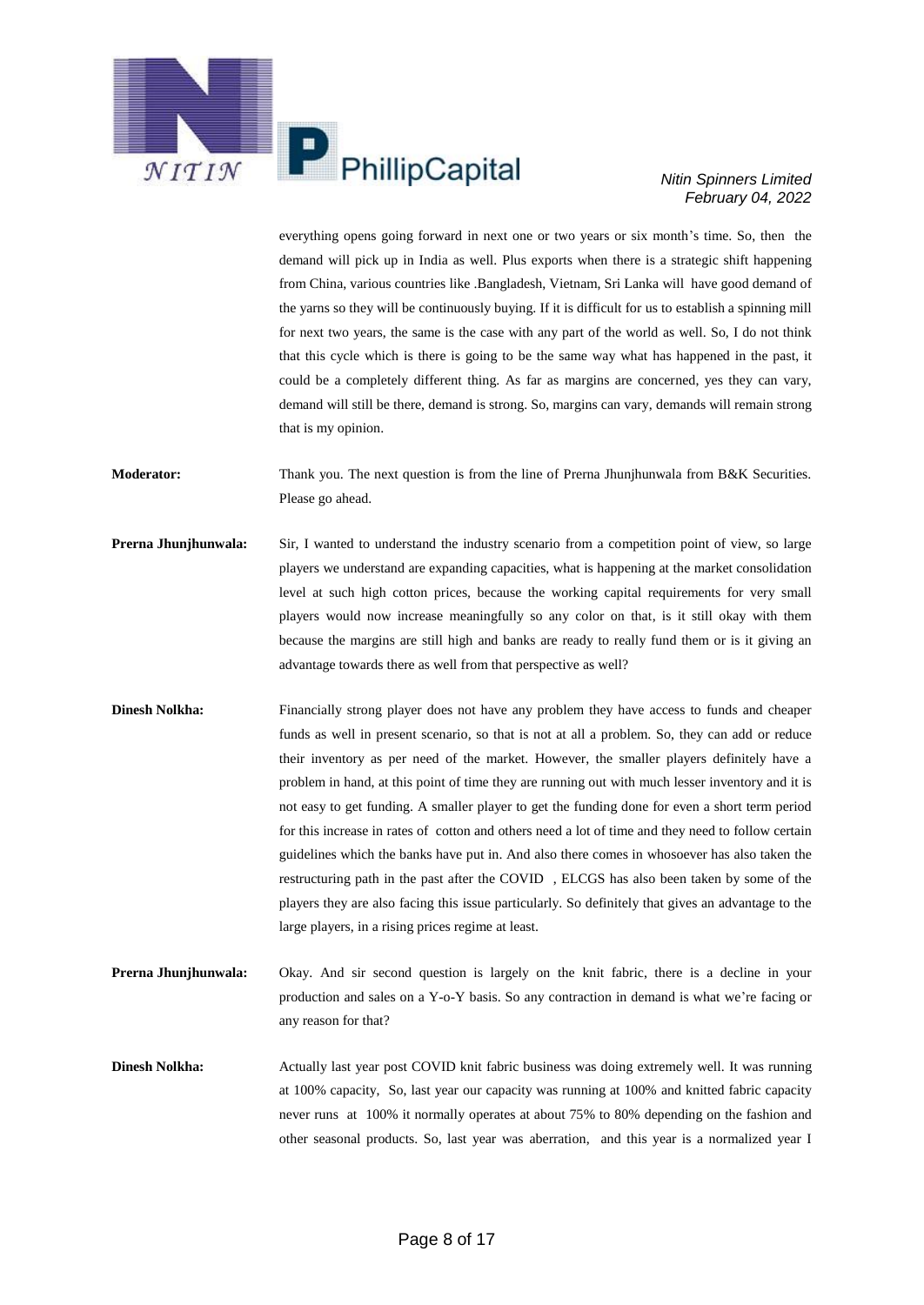

would say. Also there is no reduction in the demand, only the last year basics were happening and basic products were moving on very, very efficiently

**Moderator:** Thank you. The next question is from the line of Ritesh Badjatya from Asian Markets. Please go ahead.

**Ritesh Badjatya:** My question is with regard to your observation on the CAPEX side. So, compared to previous CAPEX this time how is the component in the terms of spends on the machinery and technology part and other OPEX and other CAPEX component. So, is it materially different as technology spend is higher this time in the overall CAPEX thing and if its yes, then how this technology part is going to benefit us in the coming time in the OPEX or in any other cost metric?

- **Dinesh Nolkha:** Definitely there is a increase in the cost part, due to various components of the equipment becoming more expensive because of metals, electronic equipment, other increase in that cost. As far as technological developments is concerned, a lot of technological development has happened in the last I would say seven to eight years in between we have already installed few units, development has also happened, but this new technological developments happening like artificial intelligence, robotics coming in actually is bringing down the cost on part of first of all the employee cost and also we are seeing a lot of reduction in the energy cost happening. So, these two things are being taken care of. Even with the increasing productivity, which we are seeing in various equipment's which is installed nowadays, we are still maintaining our overall cost. So, increasing new technology will help us in maintaining our cost, the spend due to inflation whatever is being increased, that could be adjusted because of this.
- **Ritesh Badjatya:** Compared to old facility we have advantage of about 100-150 basis points and because of this technology spend?
- **Dinesh Nolkha:** More than that. We are saying that there is a significant improvement in that, but the operational cost of any spinning mill are much more competitive.

**Ritesh Badjatya:** Okay. And secondly in the recent CAPEX observation can you give us any idea that how much is the waiting period at the machinery vendors as of now?

- **Dinesh Nolkha:** As of now it is around two years, now the deliveries of the equipment's new projects if somebody is finalizing is going to come in 2024 and some of the equipment's have even gone to 2025 calendar year.
- **Moderator:** Thank you. The next question is from the line of Abhishek Mody from Emkay Global. Please go ahead.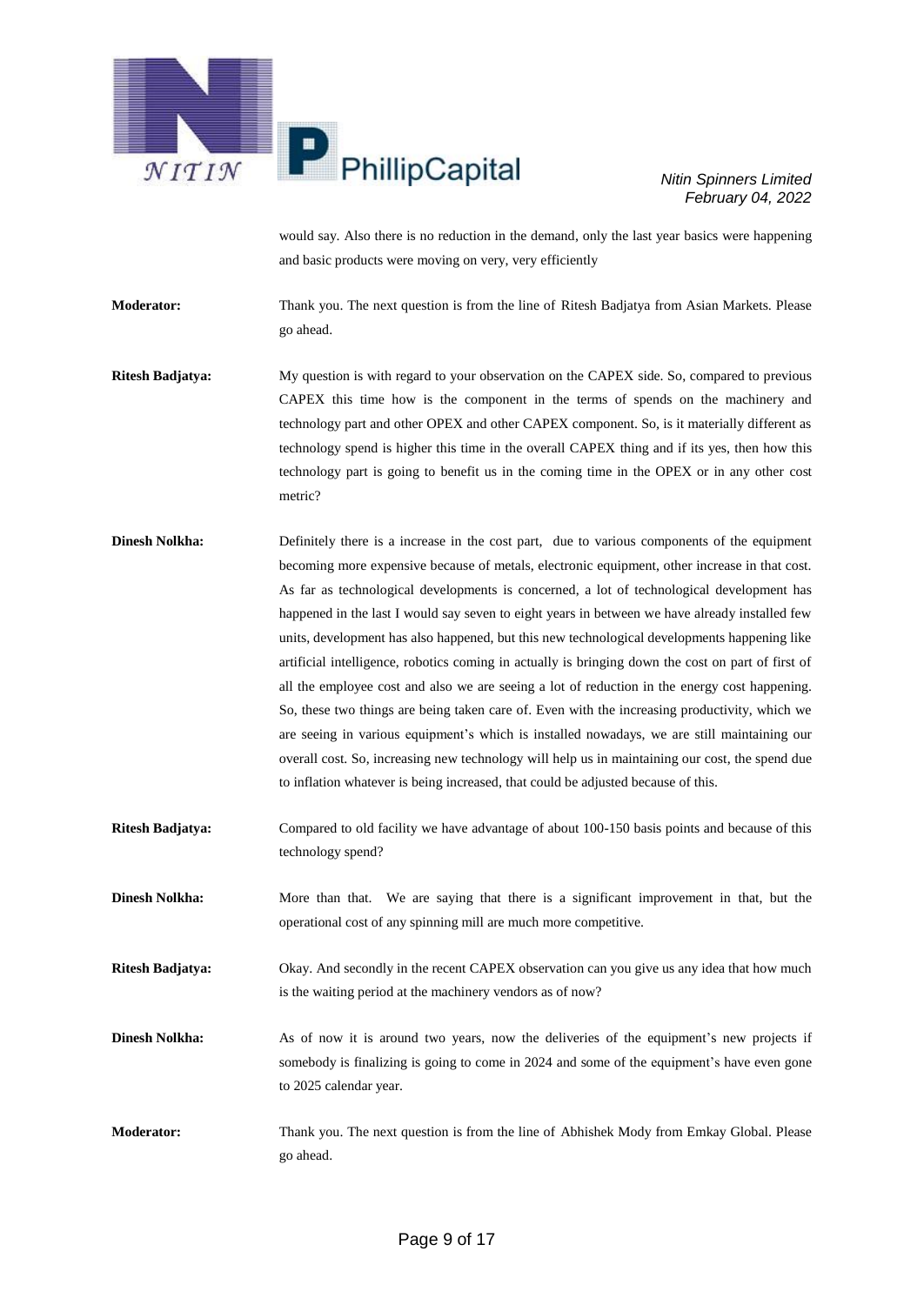

- **Abhishek Mody:** I just wanted to know in terms of your company, basically you are telling that you are getting benefits of higher margins because of higher commodity prices. So for you, just wanted to have idea in terms of input prices, why the input prices are not rising. Can you give a short brief about it?
- **Dinesh Nolkha:** Input prices are definitely rising. We are saying that our revenues are increasing because of commodity prices. Let's say the raw material prices have increased and that we passed on to our customers, so we have maintained, it's a good thing that we have been able to maintain the raw material as a percentage to the total sale, even after increase in the raw material prices. So that has actually led for an increase in the margin for us, our cost has remained constant, in percentage terms, it has gone down. And that has actually resulted in better margins for us.
- **Abhishek Mody:** So, If I look through, if prices of cotton goes down in the future, you will have to reduce your prices that way, assuming they go down.
- **Dinesh Nolkha:** Yes, you're very right that when the cotton prices goes down, we also need to reduce the prices, of course in the fabric and in the garment business, the prices do not come down in similar proportion. But in the cotton spinning side, the prices come down. So normally, the earlier cycles we have seen that whenever there was an increase in prices, let's say 10% increase in the raw cotton prices, we were able to increase the yarn prices by 6% to 7%, covering the cotton cost. Whereas now it is increasing to 9% to 10% itself, so, when it goes down also let's see if we are able to reduce prices lesser than what the price reduction in the cotton as well. Definitely that will be there.
- **Abhishek Mody:** Yes, so just a final question, yarn fabric, basically these are sort of intermediate nothing goes into the final end consumer, you are mostly into selling to industries or small companies. So end consumer does not consume your yarn or fabric correct, am I right?
- **Dinesh Nolkha:** We are not selling to small companies. We are selling to all the bigger companies as well as core.
- **Abhishek Mody:** Yes, but this is a intermediate product, yarn and fabric it does not go to the end consumer.
- **Dinesh Nolkha:** Yes, it's a B2B model, it's not B2C.
- **Moderator:** Thank you. The next question is from the line of Gaurav Jain from ICICI Mutual Fund. Please go ahead.
- **Gaurav Jain:** First question was on the spindle capacity that we have in the earlier remarks you mentioned that there is this hybrid spindle capacity that you are setting up which will help you in both polyester based yarns also, can you help us understand how much of your existing spindle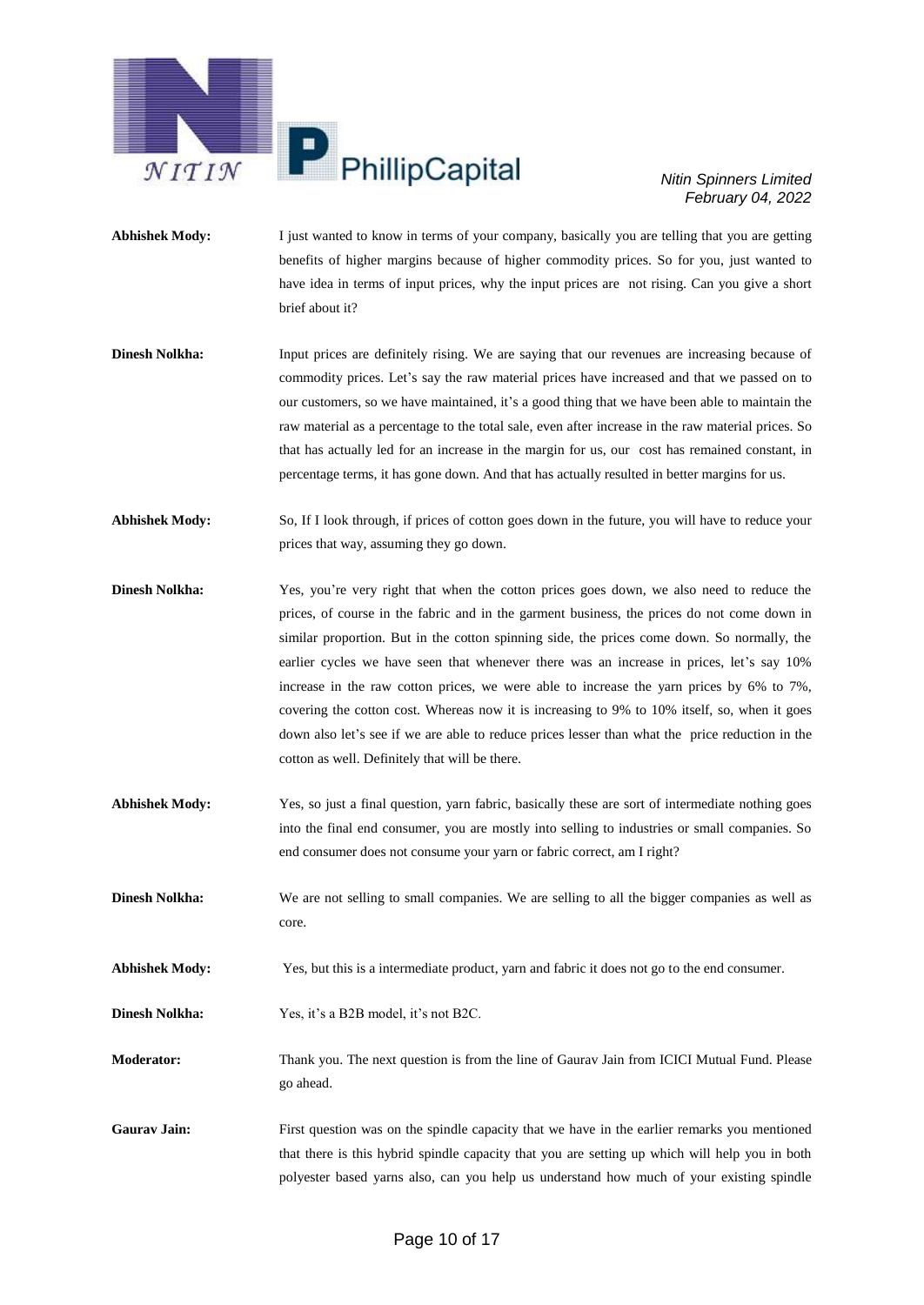

capacities are on that hybrid model and how much additional are you adding and what benefit does it give you and do you expect the growth on the polyester fabric side, polyester yarn side, etc to be faster than cotton or something?

**Dinesh Nolkha:** Yes. At this point of time, we have about 28,000 spindles which are running on polyester cotton blended spinning, in our new capacity expansion out of our total capacity. We will be adding about 42,000 spindles on the polyester cotton side. Polyester or maybe manmade and other blends. The idea behind this is that, since the government is pushing today a lot of manufacturing in PLI for polyester based in manmade fiber based, fabric production and garment production definitely that demand is going to increase. Further China is one of the largest manufacturers of these kinds of yarns as well as fabrics. A lot of shifting in this segment is also happening. We in India, have the raw material edge due to which it is not coming to India in a big manner. But with this government proactively looking into this we expect that going forward and with the raw cotton also will become constraint going in future, this has been a conscious effort on our part to increase capacity on this side and this would help in increasing our product profile as well on the woven fabric, knitted fabric as well as on the yarn side. So all segments will be benefited because of this.

**Gaurav Jain:** Yes, point taken so on the existing we have 28,000 kind of spindles and we will be adding 42,000 spindles on this blended side right?

- **Dinesh Nolkha:** Yes.
- Gaurav Jain: Okay. Second question was on the cotton procurement policy that you are wanting to follow, how many days of or months of cotton that you're wanting to procure now or are you on a wait and watch zone. And also if you can help us understand, we understand that Indian cotton prices have become expensive than the international prices and even importing cotton into India post, paying the import duty is viable kind of. So, is it that if international prices are lesser than Indian prices, it makes us less competitive in terms of spinning business or something?
- **Dinesh Nolkha:** First of all, Indian cotton prices are at the all-time high that is at Rs.77,500 a candy plus that is what the base price today is and on these kinds of prices, which we have never seen, we do not want to take a lot of risk on that side. So, we are normally at this point of time reasonably covered for our orders, we are taking, we are buying as per our order requirements and some minimum reserves which we normally keep which is at very, very low level. Normally this has been our strategy for last 8, 10 years, and we are continuing to follow that so, as to avoid any speculative risk on that part first. Second, as you asked that competitiveness of Indian cotton is going down it is not so, we need to see the physical cotton which is coming in the country or anywhere else in the world. Physical cotton today is being sold by various countries like USA,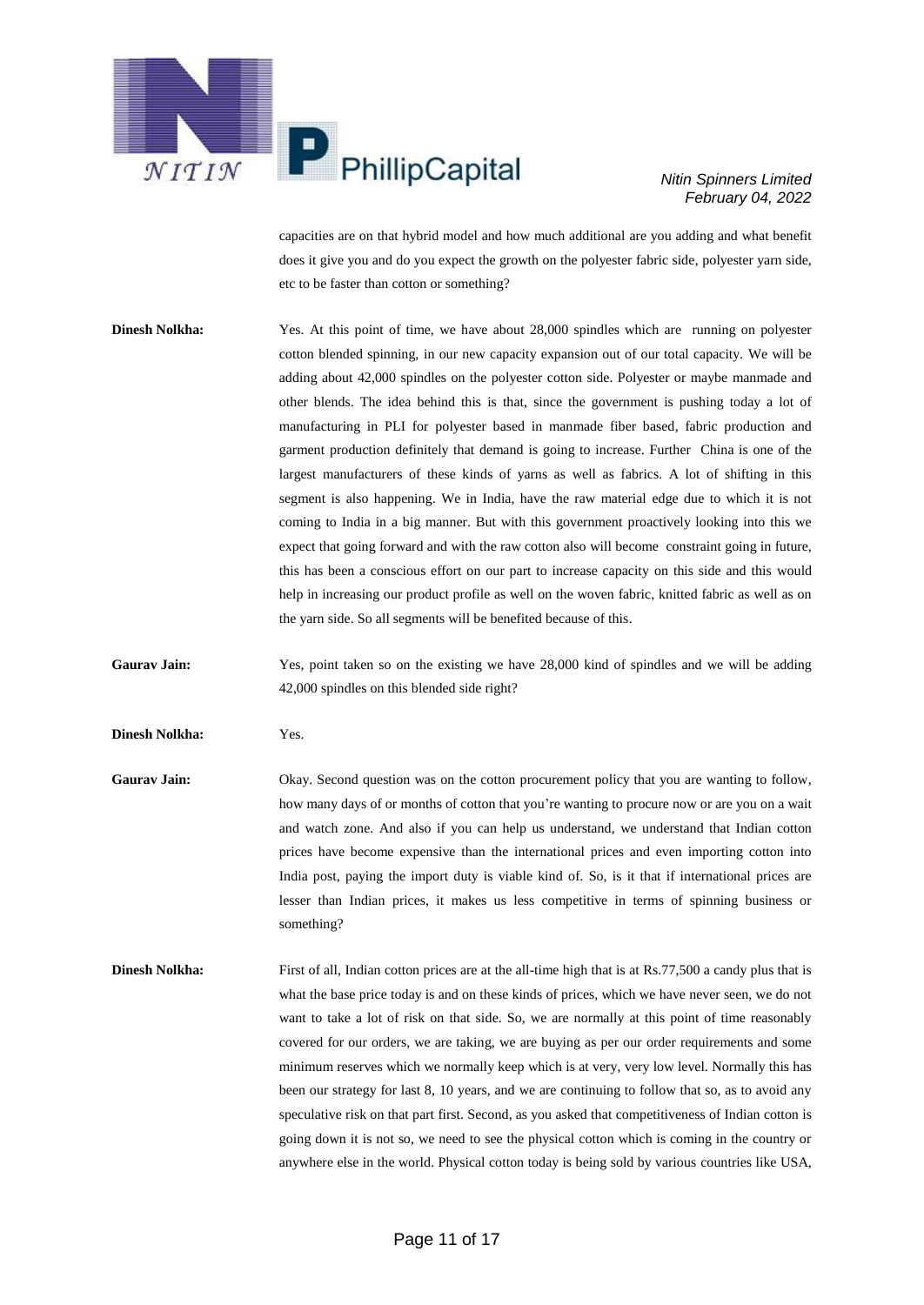

Australia, African continent, Brazil, are let's say today at still premium of about 8% to 10 % of Indian cotton, if we see the ex-gin price of cotton, they are expensive by 10%. To anywhere else in the world to the Vietnam, to our competitors to Turkey to Bangladesh anywhere else they are 10% expensive as on today. So, still we have not lost the edge. Yes, our raw cotton exporters have lost the edge because they have to then add to the various cost which has to be added like transportation, selling intermediary cost and other cost, it becomes expensive and they become noncompetitive in the international market. So yarn as such we still remain competitive on that part. If we go from here, too much high and we more or less at the same level of the International then yes our competitiveness can be eroded.

- **Moderator:** Thank you. The next question is from line of Naresh Katariya from MoneyCurves Investment. Please go ahead.
- **Naresh Katariya:** So just one question. I see that the production and sales of yarn is quite different for Q3. The sales are much lower in Q3, how do we read that, is that some issue with logistics, container or something else?
- **Dinesh Nolkha:** Sales of yarn in quantities you are talking?
- **Naresh Katariya:** Quantity in tonnes, the presentation is not in front of me, there is almost a 20% difference in the tonnage of production versus sales of yarn.
- **Dinesh Nolkha:** 22% of our production goes into our own consumption. So that does not form part of the sales of the yarn.
- **Moderator:** Thank you. The next question is from the line of Ayush Mittal from Mittal Analytics. Please go ahead.
- **Ayush Mittal:** Sir, two quarters back when we had the conference call, I had asked you a question about the competitive intensity and you had shared that most of the competitors have been in debt and capacity has not grown in the industry for a long time. And that is why you believe the cycle will sustain this time for a longer period. But now when we are seeing most of the listed companies, most of them are now announcing CAPEX plans wherein we are trying to increase their capacity by 50% or double the same in next two, three years. So why are you saying that capacity addition is again, not much and maybe only 5% of the industry. Can you share some more thought on that?
- **Dinesh Nolkha:** First of all, I do not see any company adding or doubling the capacity except barring from small spinners. When some spinners were having maybe 30000, 40000 spindles, yes they can add capacity, double the capacity. But none of the reasonable size players have been able to add capacity, why I say 5% capacity addition only is that we all know the figures in fact that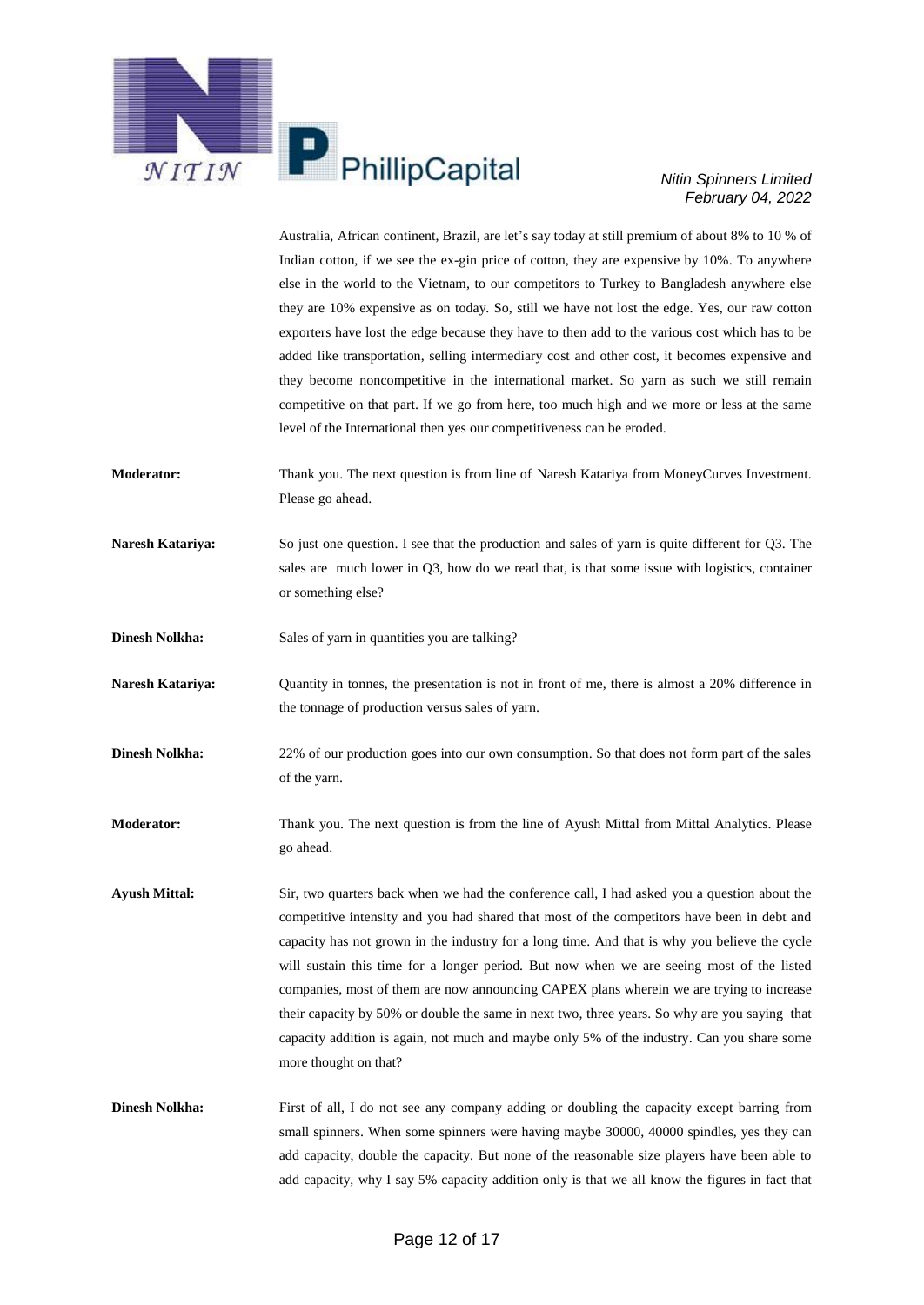

there is installed capacity of about 52 million spindles in India and the machinery manufacturing which is happening in India just wanted to share that most of the ring spinning machineries today are being manufactured in India only. 80% of the world ring frame production is happening in India only if you do not consider China. So, the total capacity of the various machinery manufacturers in India is about 4 to 4.2 million spindles out of which they have commitments towards exports. So, ultimately whatever is left let's say during year 21, they were not able to in fact utilize their, rather produce machineries more than 3 million spindles only because of various component shortages, various COVID effects, and others they were able to produce only 3 million and they only gave into India about 1.5 million spindles out of which, with nearly half a million spindle went in for replacement and 1 million spindle was added only on 50 million spindle capacity which is about 2% only. Similar manner in the next coming year 2022 which is calendar year I'm talking of, we are expecting that the production will slightly increase from 3 million to 3.6 or 3.8 million, but still backlog export orders are pending with them which they will need to commit complete and accordingly we are expecting that 2.5 million spindles will be added in the country of which another 500,000 to 600,000 spindles will be going in for replacement. So, the net addition is just 4% whereas there is a lot, if you see even if we are able to take 10% of the pie of China the major issue which we all need to understand that China is going down in this business the capacity which they are closing down is not coming back that is why we are seeing this large demand which is coming in this textile business of yarns as well as fabric. So, that capacity will have to be created from there. So, if it is created in our own country, that helps but still that is why you are saying machinery manufacturers are offering delivery of more than two years today. And also they have been increasing their prices of their equipment's also.

- **Ayush Mittal:** Okay. So sir second question is that, before this large CAPEX that we are going to do before that comes up do we have some plan also by phases for adding capacity in some phases or by debottlenecking or doing some expansion at the existing or now the capacity will increase only after this new CAPEX and do we have the land already for this?
- **Dinesh Nolkha:** First of all, debottlenecking process is a continuous process with us, we keep on looking at these avenues with expansions or without expansions as well. So that is how we were able to add in last year about 3500 tonnes, annual capacity for us. This year also we will be adding. We will be doing some debottlenecking at our fabric division plus also something in spinning to add slightly, but that is miniscule in terms of the total capacity which we have. Going forward major capacity will come only once this expansion plans are on, . As far as your second question of land is concerned. We already have the land available but we additionally also procured some land in last three, four months adjacent to our existing sites. That is already with us now.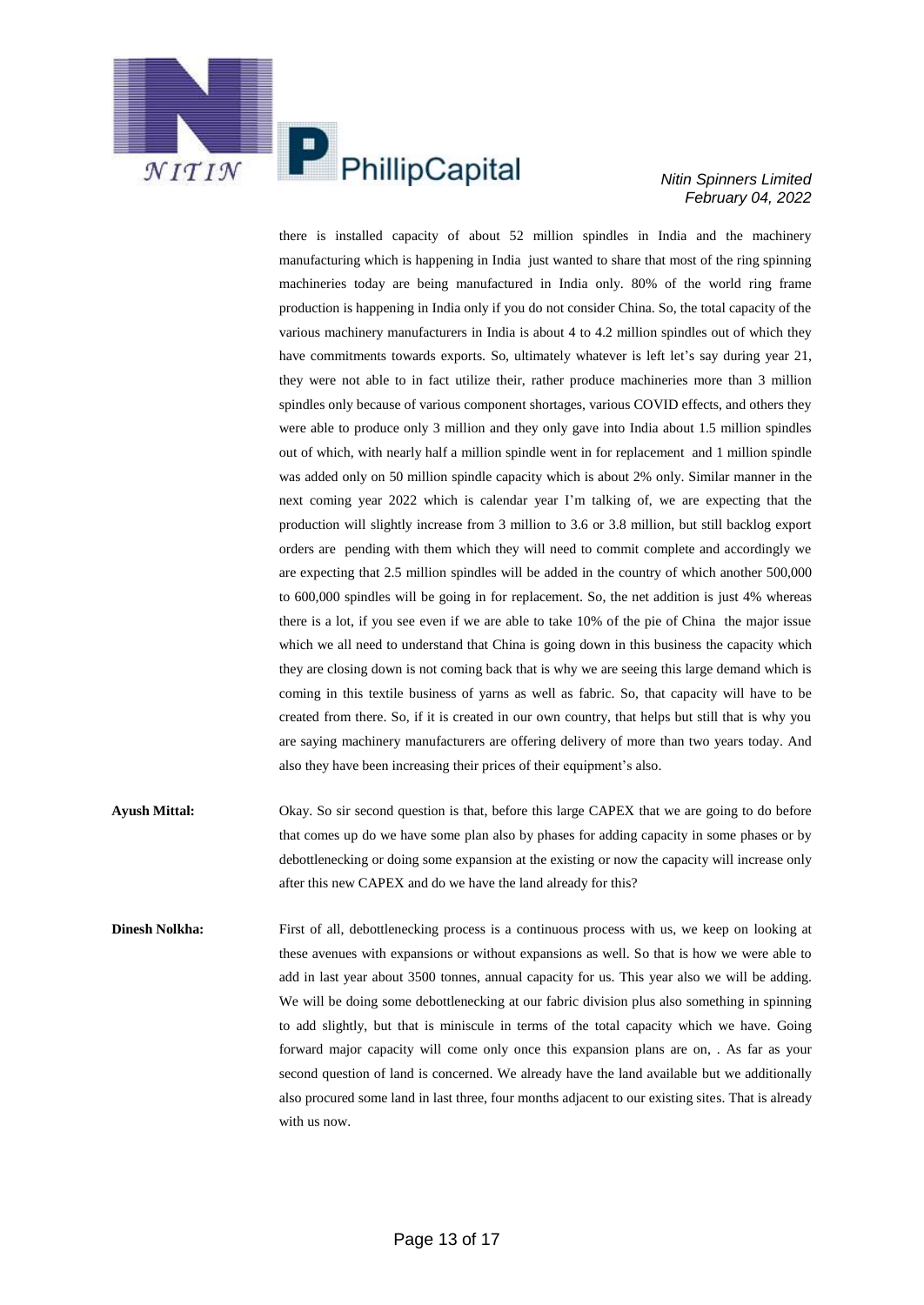

- **Ayush Mittal:** One final question if we look at the realizations of the yarn exports, there was a major increase in last two months in November, December how is the trend now in January have the realization gone up again?
- **Dinesh Nolkha:** Realizations in January are more or less in line with what was there in December. Now in February it is going up in terms of major let's say the increase in cotton cost, always this happens that cotton price, yarn prices normally work with a lag of about one or one and a half month to the cotton. So that is playing out at the moment.

**Moderator:** Thank you. The next question is from the line of Nikhil Agrawal from VT Capital. Please go ahead.

**Nikhil Agrawal:** Most of my questions have been answered, just a couple more questions. Would we be getting the PLI benefit from the expansion that you're doing?

- **P Maheshwari:** No, we are not going in for PLI scheme.
- **Nikhil Agrawal:** Okay. And sir like you said that historically your capacity utilization for the knitted fabric has been 80% around. So, barring the last year when it was 100%, going forward do you see it operating at 100% or will it be a 80% around that much?
- **Dinesh Nolkha:** Like knitted fabric capacity actually, that is a fabric division which is a small part of the total business. Spinning side we are utilizing our capacity to the range of 99% to 100% level so that is fully utilized there is no issue on that part, knitted fabric is a fashion product, where we have to produce as per the fashion trends which are happening and the season which is happening. So, accordingly capacity is being utilized. So, traditionally, it has been in the range of 75% to 80%. And it may remain at this 80% to 85% level going forward as well.

**Nikhil Agrawal:** So, sir any reason why this remain at 75% to 80%, but you are still going in for the expansion. So, like any reason behind that?

- **Dinesh Nolkha:** Actually in this we have a lot of equipment's, a lot of machineries are there we have to buy. This was regarding our knitted fabric capacity. Knitted fabric, this is a general business phenomenon, where as per the trends of the business we need to utilize the equipment. this is a pre-sold product. So, we can normally say that is the utilization level which will happen. So, this is very normal and we have to buy a complete bouquet of machines, it is not a single machine or a single utilization point, in that process we normally do it and it is also seasonal, that is a normal part of the business in this industry.
- **Nikhil Agrawal:** So, even after your expansion you expect the capacity utilization to be in the range of 75% to 80%, or will that be any different math ?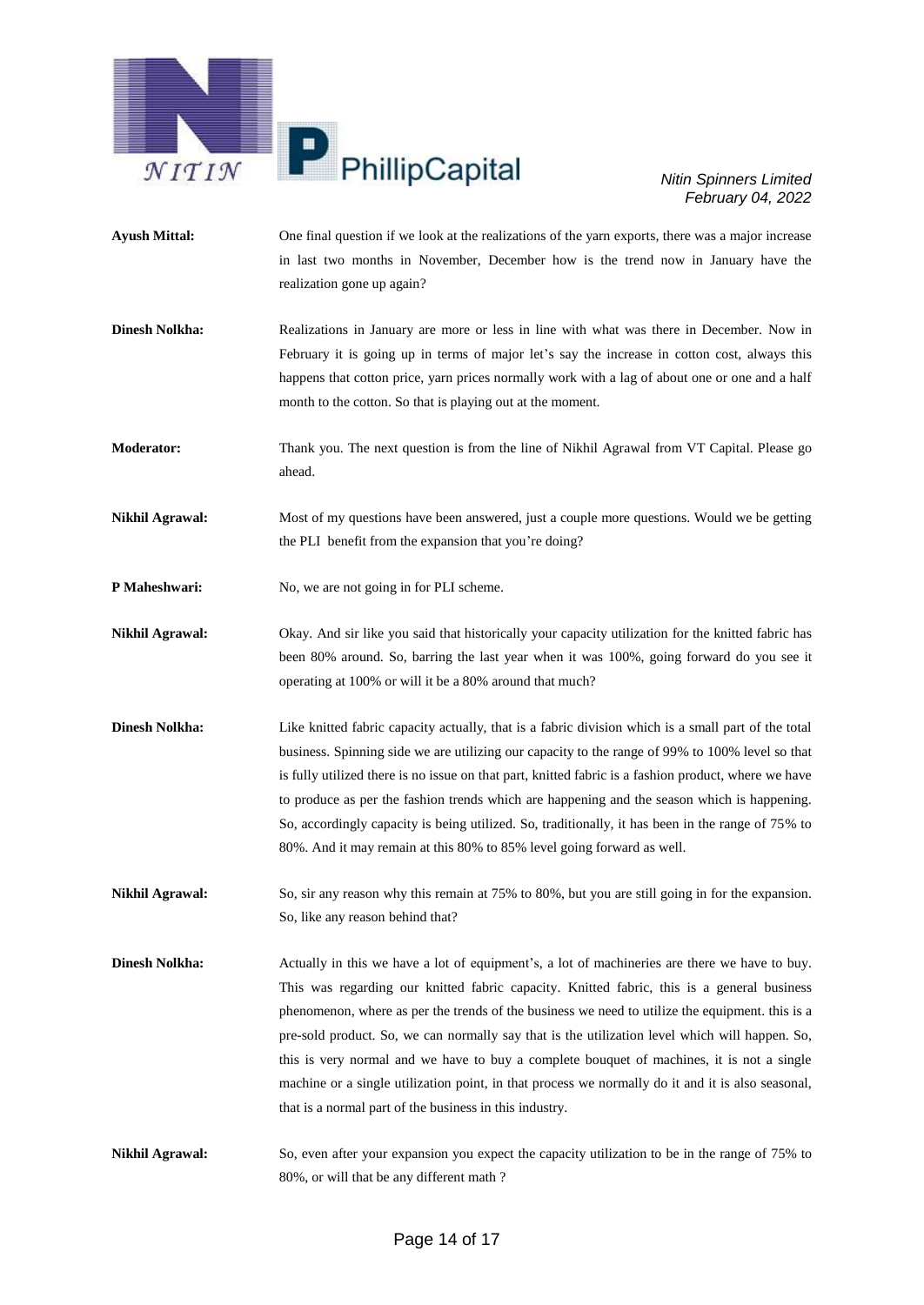

| <b>Dinesh Nolkha:</b>  | We are talking about the whole mill, whole company or you're talking about only knitting<br>business?                                                                                                                                                                                                                                                                                                                                        |
|------------------------|----------------------------------------------------------------------------------------------------------------------------------------------------------------------------------------------------------------------------------------------------------------------------------------------------------------------------------------------------------------------------------------------------------------------------------------------|
| <b>Nikhil Agrawal:</b> | The knitted fabric.                                                                                                                                                                                                                                                                                                                                                                                                                          |
| <b>Dinesh Nolkha:</b>  | Knitted fabric, I would just like to highlight that, out of this total project of 950 crores we will<br>be spending only Rs.12 crore rupees on knitted fabric adding this capacity of about 25%. So, it<br>will be completely miniscule in terms of the total revenues of the company.                                                                                                                                                       |
| <b>Nikhil Agrawal:</b> | Okay. And sir just one last question, on your cotton procurement strategy do you like procure<br>cotton all throughout the year, or it's just between October to March?                                                                                                                                                                                                                                                                      |
| <b>Dinesh Nolkha:</b>  | We normally do procure around the year. This has been our strategy for last 8-10 years so we<br>follow the same.                                                                                                                                                                                                                                                                                                                             |
| <b>Moderator:</b>      | Thank you. The next question is from line of Shanti Patel from Shanti Patel Investment<br>Advisors. Please go ahead.                                                                                                                                                                                                                                                                                                                         |
| <b>Shanti Patel:</b>   | Good afternoon sir. My question is, there is no major installation of capacity coming up<br>because of the constraints as far as the manufacturers of machinery are concerned, will you be<br>able to name those manufacturers in India who are supplying to all the spinning units this<br>machinery?                                                                                                                                       |
| <b>Dinesh Nolkha:</b>  | Sure, we can definitely name them. There is no issue this are all very well known, the biggest<br>one is the Lakshmi Machine Works, second one is the Rieter India this is a subsidiary of the<br>Swiss Company Rieter in India. Then we have Toyota Manufacturing which is a subsidiary of<br>the Toyota Cars and others from Japan. Then the fourth one is the Zinser Manufacturing which<br>is a subsidiary of the german company Saurer. |
| <b>Shanti Patel:</b>   | But as far as the domination is concerned Lakshmi Machine dominates the market if I'm not<br>wrong.                                                                                                                                                                                                                                                                                                                                          |
| <b>Dinesh Nolkha:</b>  | Nearly 50% capacities with Lakshmi Machine work for the whole country.                                                                                                                                                                                                                                                                                                                                                                       |
| <b>Shanti Patel:</b>   | Correct. So, looking to this scenario, the demand and supply mismatch will continue for next<br>four, five years?                                                                                                                                                                                                                                                                                                                            |
| <b>Dinesh Nolkha:</b>  | As it looks now, first of all we need to understand how much share we will be able to take<br>from China, in spinning side, we are all geared up, we are all doing everything to take that<br>share, but we also have to see how much downstream industry will be able to take the share of<br>that. Also, all our peers, other countries like Vietnam, Bangladesh, and other countries are able                                             |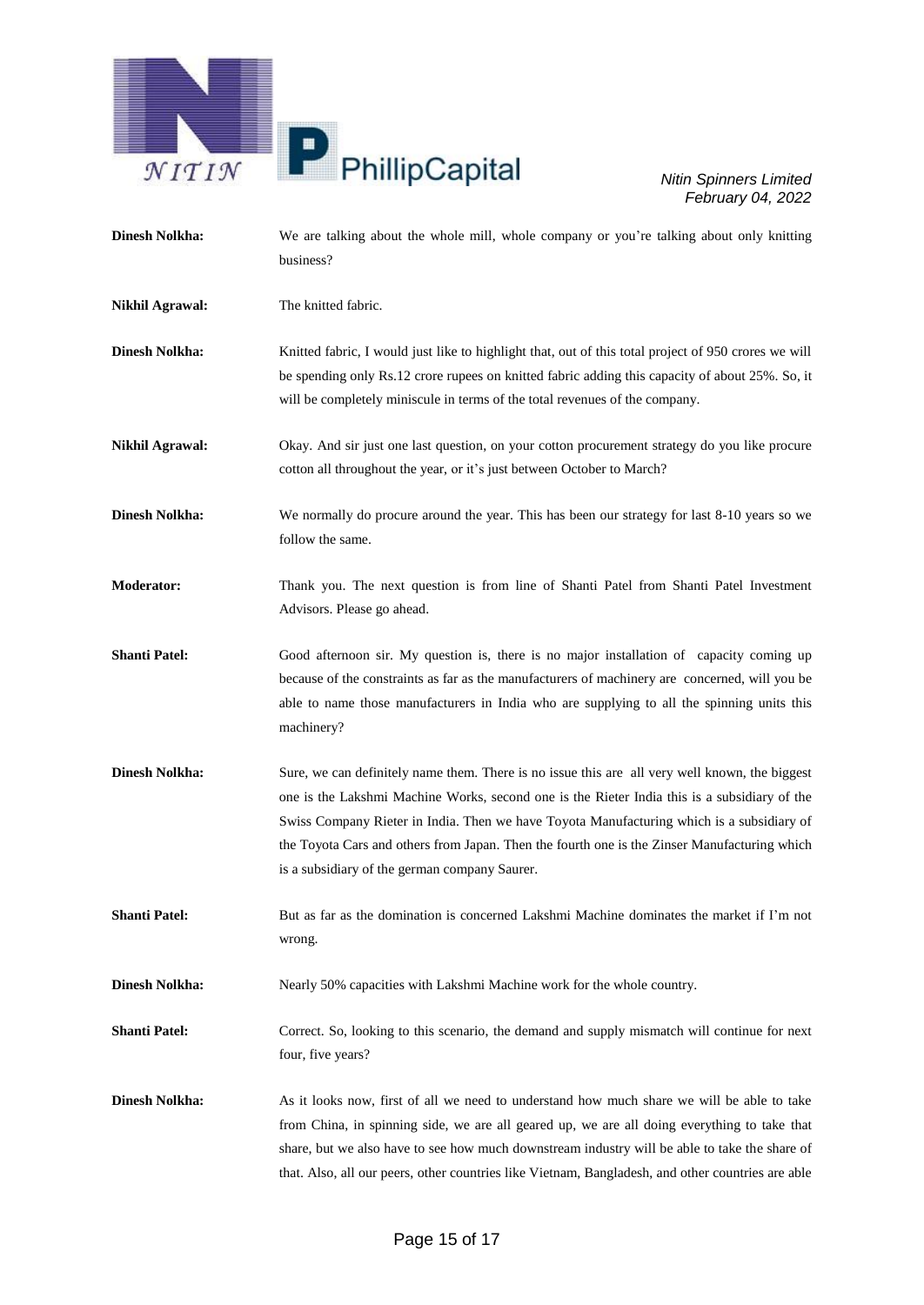

to take share who are our customers actually. So, this depends how much China concedes in. Overall, if you see the consumption of the fiber all over the globe, it is not increasing substantially it is increasing only by 2% whereas, capacity additions all around the world will happen to about 3.5% to 4%. So, somebody has to concede. Today China is conceding that's why we are seeing this good situation. So, how much share India is able to take, how much other countries will be able to take will decide the tenure, but it looks good at this point of time as far as demand is concerned for next two to three years going forward.

**Moderator:** Thank you. Next question is from the line of Kirthi Jain, Individual Investor. Please go ahead.

**Kriti Jain:** Sir, this CAPEX you have announced it will get commissioned in one shot or it will get commissioned in the phase wise manner?

**Dinesh Nolkha:** This will commission in the phase wise manner, starting from early calendar year 23. It will be spread over three quarters maybe something in March 23 and June and then last one by September.

**Kriti Jain:** Okay. Sir, given the business now requires enhanced capital employed and now there is an inflation in the machinery and building also, don't you think sir this is a reasonable profit which should sustain going forward?

**Dinesh Nolkha:** Yes, if you see the overall cost being increased, and other things happening along with the cost, which is happening margins will remain elevated if we have to do investments going forward. So, we also expect that, but today if you say that this margin level of 25% remains there or not, is something which cannot be answered.

**Kriti Jain:** Sir, any guidance would you like to give sir?

**Dinesh Nolkha:** As such we have always been saying, it is not that we are saying in this particular quarter. But we have always been saying that spinning business normally has a margin in the range of about 16% to 20% levels. This is the level of margins, which is average margins, in good times it goes slightly up to 25% and in bad times it it may go to 12%. So, this is the whole band of the things, plus added with our value added product we have fabrics and other things, the average margins should be in the range of 18% to 20%. That is what we have been always saying. So this is what we feel is a sustainable margin for a longer period of time.

**Moderator:** Thank you. The next question is from the line of Sonal Gupta from L&T Mutual Funds. Please go ahead.

**Sonal Gupta:** My apologies, I joined this call a little late sir, could you. So, sir just wanted to check what is the inventory, just trying to understand like, what sort of inventory, older inventory you would